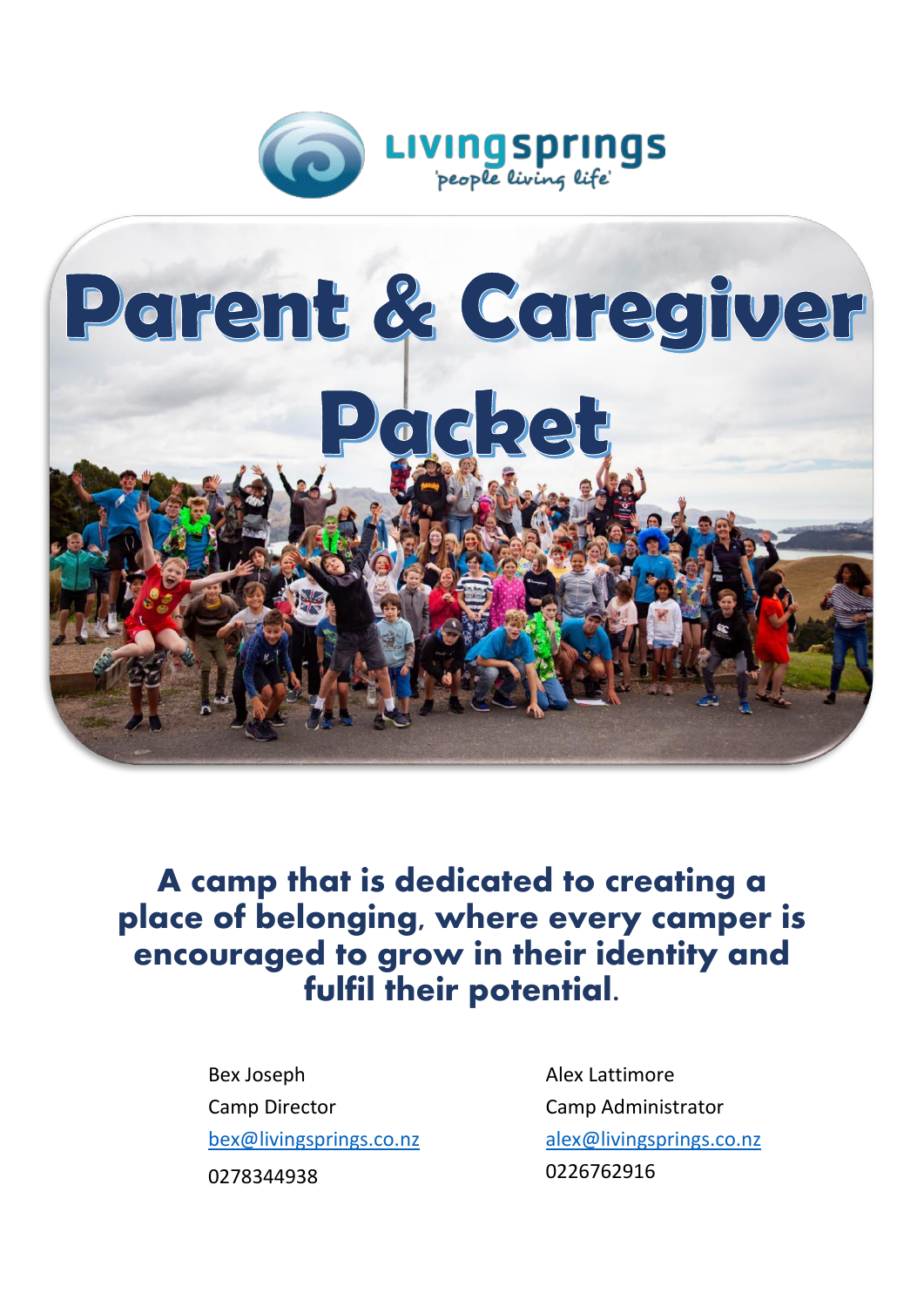# **IN THIS PACKET YOU WILL FIND...**

- 1. A detailed packing list of common items campers typically bring to camp.
- 2. Drop off and pick-up day information.
- 3. Schedule Information
- 4. Other things to know.

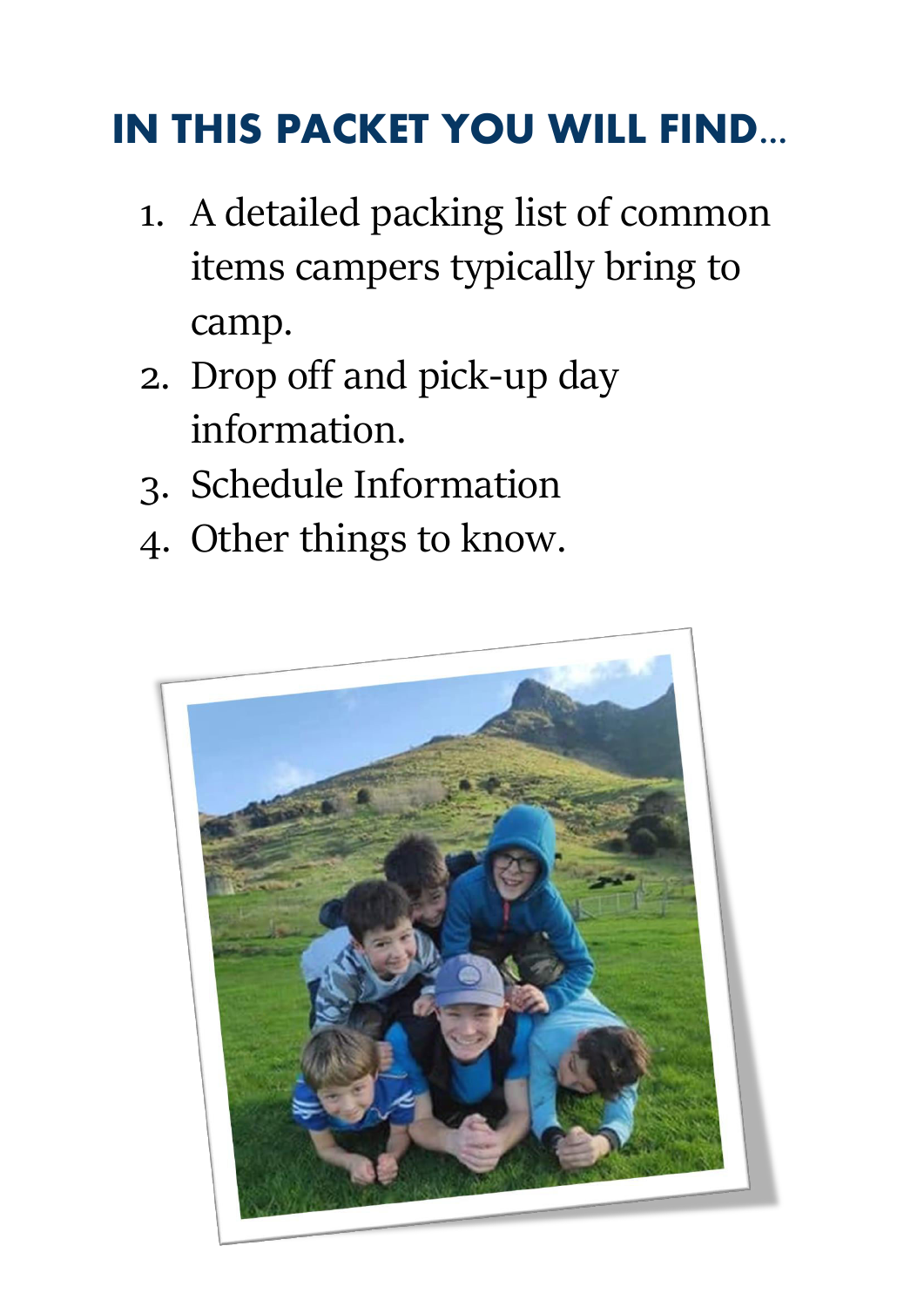### SUGGESTED PACKING LIST

### **CLOTHING (for 5 days)**

- o Shirts
- o Shorts/Pants (Depending on Season)
- o Underwear
- o Socks
- o Hoodie/Sweatshirt
- o Pajamas
- o Strong covered footwear
- o Extra shoes or gumboots
- o Togs
- o Raincoat

#### **TOILETRIES**

- o Towel (2x)
- o Toothbrush
- o Toothpaste
- o Shampoo/conditioner
- o Body wash
- o Deodorant

### **Other**

- o Torch
- o Brimmed Hat
- o Personal Medication in plastic bag with name on it.
- o **Sunscreen**
- o Book or something quiet to do before bed.
- o Plastic bags for dirty clothes

### **BEDDING**

- o Pillow
- o **Fitted Bed sheet**
- o Sleeping Bag
- o Blanket (Optional)

### **DON'T BRING**

- o Electronic items
- o Money
- o Weapons
- o Lollies
- o Valuables

### PLEASE NOTE…

Please do not send along any clothing or personal items that you deeply care for. Camp can get messy and we do not want any cherished items to get ruined. **It is also highly suggested that you label your camper's clothing.** It is easy for campers to lose items living in bunkhouses, and easier for us to organize lost and found when clothing is labelled.

*Lost property is posted on our Living Springs Kids Camp Facebook page and can be returned at your expense; unclaimed items given to the charity if not claimed after two weeks.*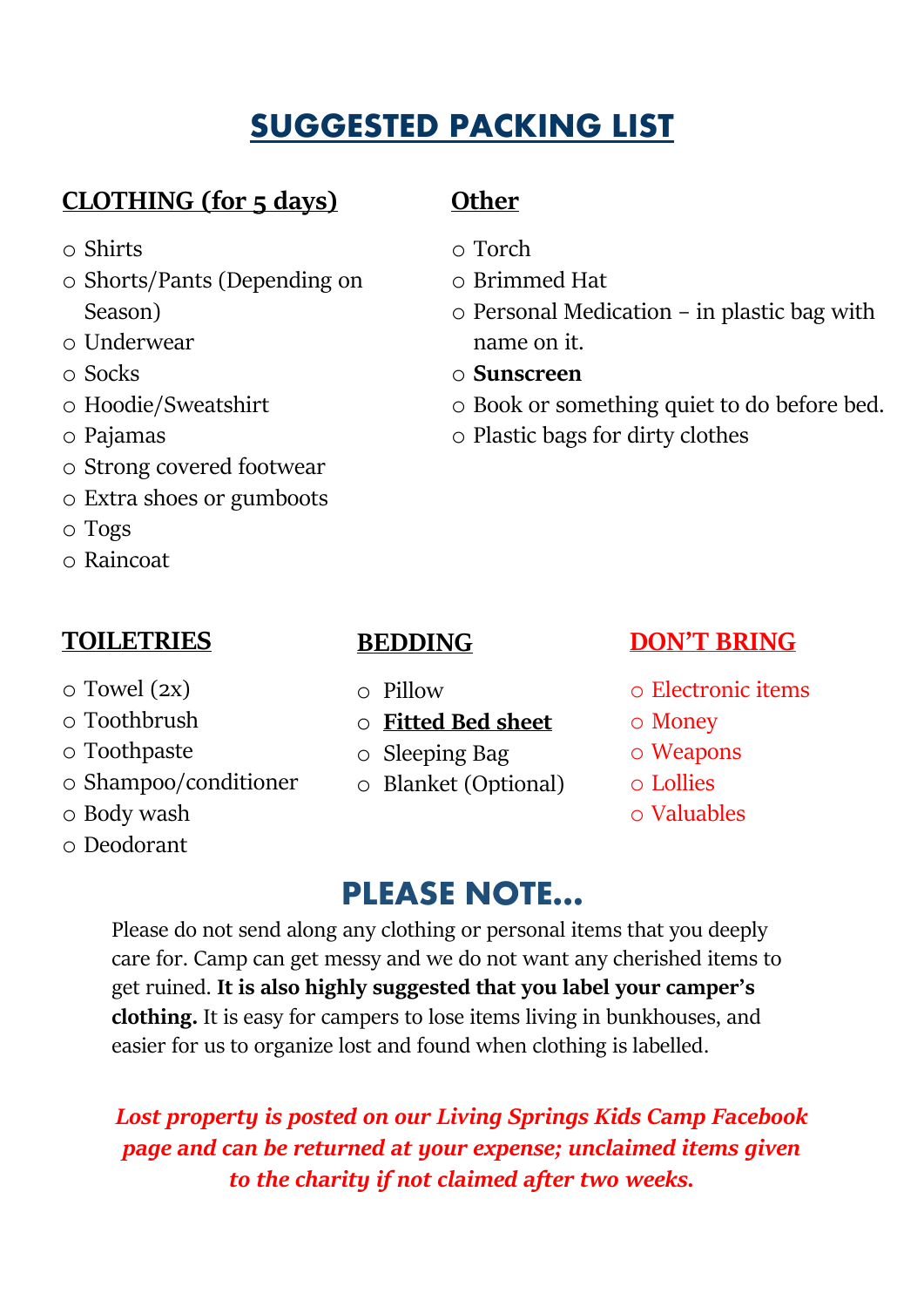### **DROP OFF DAY**

#### **Camp address**: 218 Bamfords Rd, Allandale, RD1 Lyttelton 8971







#### 8:00 AM **Sign in begins.**

- Please inform us if you need to drop off earlier (No earlier than 7:45)
- Note on the Sign in sheet if someone different is likely to pick your child up on Friday.
- Hand in **ANY** medication (Even Hay fever Medication)
- Go to bunkroom with your camper & their leader (Optional)
	- o Help set up bed, unpack.
	- o Say Goodbyes

#### 9:00 AM **Campers are introduced to camp and go on a tour.**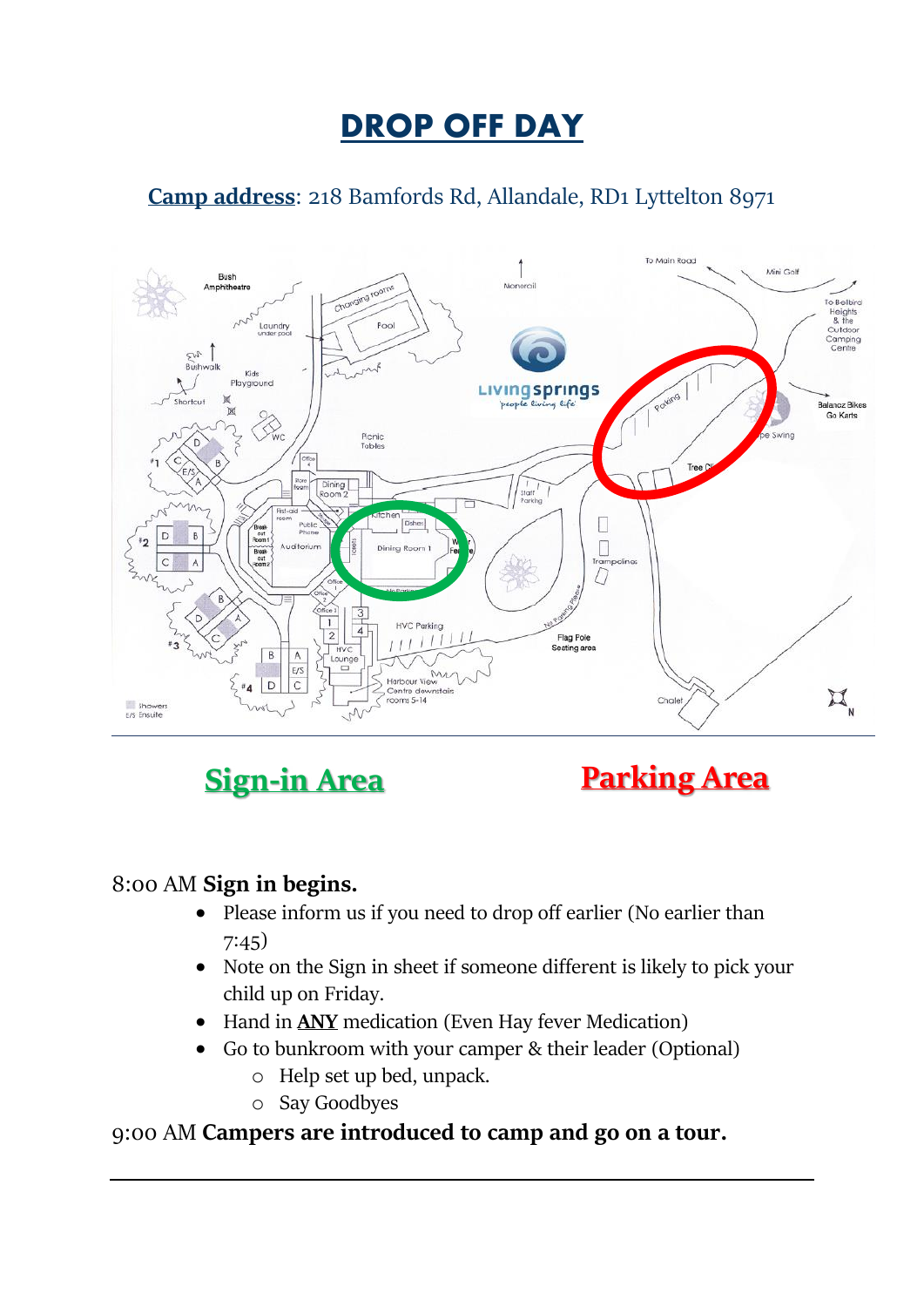### **PICK UP DAY**



**Sign-out Area PLEASE NO CARS** 

### **Parking Area**

3:00 PM **Sign out begins.** 

- **YOU MUST SIGN OUT YOUR CAMPER BEFORE GRABBING THEIR BELONGINGS**
- Check lost property table for anything that might be your campers (See lost property policy for details)
- Find your campers luggage (Double check you have it all)

\_\_\_\_\_\_\_\_\_\_\_\_\_\_\_\_\_\_\_\_\_\_\_\_\_\_\_\_\_\_\_\_\_\_\_\_\_\_\_\_\_\_\_\_\_\_\_\_\_\_\_\_\_\_\_\_\_\_\_\_\_\_

4:00 PM **All campers must be signed out.**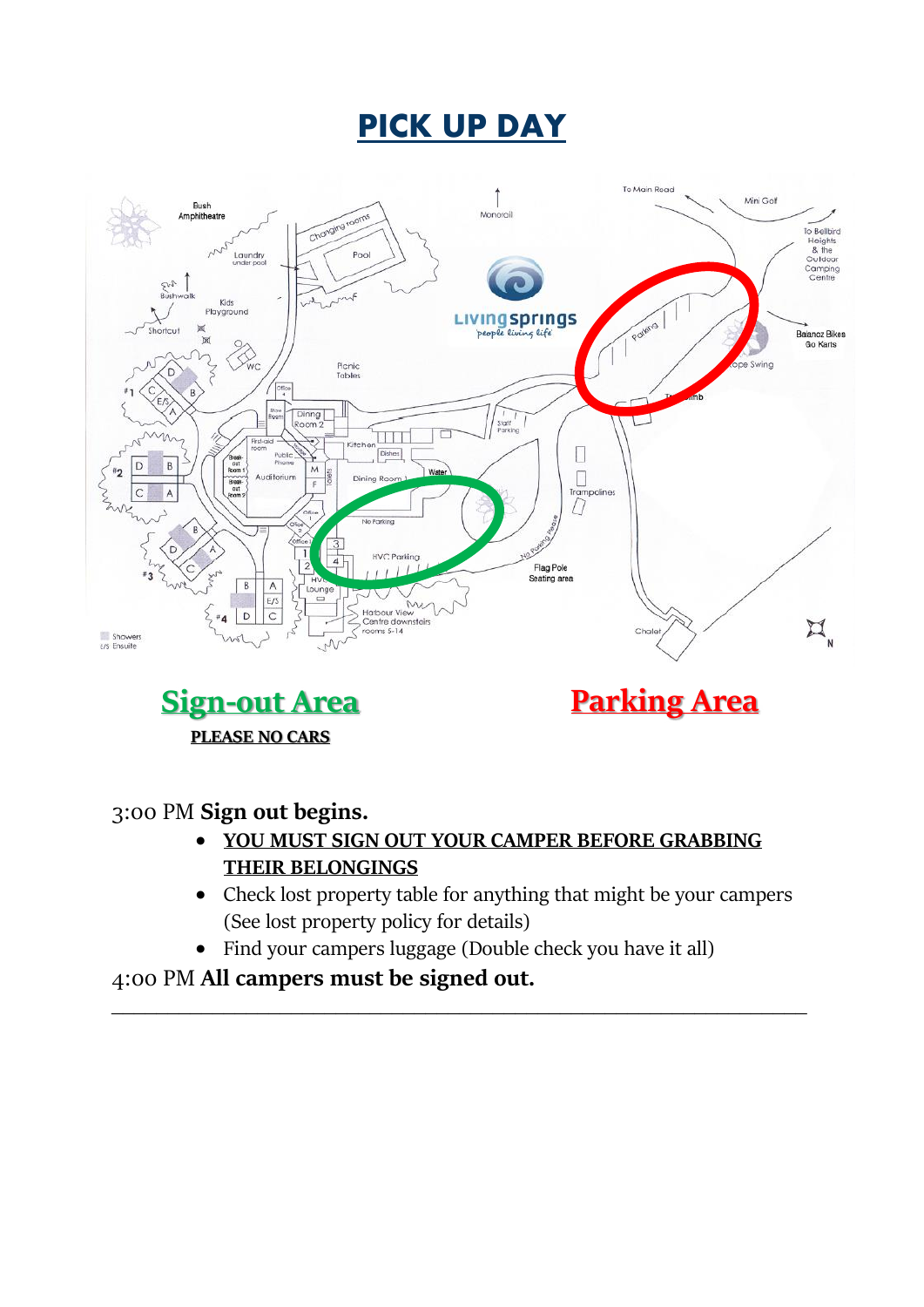# **Schedule Information**

| <b>Time</b>        | <b>Monday</b>            | <b>Time</b>        | Wednesday<br><b>Thursday</b><br><b>Tuesday</b> | <b>Friday</b>       | <b>Time</b>        |
|--------------------|--------------------------|--------------------|------------------------------------------------|---------------------|--------------------|
| 8:00am             | <b>Check in</b>          | 8:00am             | <b>Breakfast</b>                               | <b>Breakfast</b>    | 8:00am             |
| 9:00am             | <b>Intro</b>             | 9:00am             | <b>Duties</b>                                  | <b>Big Clean up</b> | 9:00am             |
|                    |                          | 9:30am             | Rec                                            | <b>Activity</b>     | 9:30am             |
| 10:30am            | <b>Morning Tea</b>       | 10:30am            | <b>Morning Tea</b>                             | <b>Morning Tea</b>  | 10:30am            |
| 11:00am            | <b>Activity</b>          | 11:00am            | <b>Activity</b>                                | <b>Rec</b>          | 11:00am            |
| 12:30pm            | <b>Lunch</b>             | 12:30pm            | Lunch                                          | Lunch               | 1:00 <sub>pm</sub> |
| 1:00 <sub>pm</sub> | <b>Sesh</b>              | 1:00 <sub>pm</sub> | <b>Sesh</b>                                    | <b>Highlights</b>   | 2:00 <sub>pm</sub> |
| 1:45 <sub>pm</sub> | <b>Activity/Workshop</b> | 1:45pm             | <b>Activity/Workshop</b>                       | <b>Check out</b>    | 3:00 <sub>pm</sub> |
| 3:00 <sub>pm</sub> | <b>Afternoon Tea</b>     | 3:00 <sub>pm</sub> | <b>Afternoon Tea</b>                           |                     |                    |
| 3:30pm             | Rec.                     | 3:30 <sub>pm</sub> | <b>Rec</b>                                     |                     |                    |
| 4:30pm             | <b>Highlights</b>        | 4:30pm             | <b>Highlights</b>                              |                     |                    |
| 5:30pm             | <b>Dinner</b>            | 5:30pm             | <b>Dinner</b>                                  |                     |                    |
| 6:30pm             | <b>Activity</b>          | 6:30pm             | <b>Activity</b>                                |                     |                    |
| 8:00pm             | <b>Cabin Time</b>        | 8:00pm             | <b>Cabin Time</b>                              |                     |                    |
| 8:30pm             | <b>Showers!</b>          | 8:30pm             | <b>Showers!</b>                                |                     |                    |

Below is what an average week looks like at Kids Camp along with explanations for what things mean.

- **Activities/Workshops**  These change from camp to camp based on the theme of camp. So, if the theme is space, it will have something space based.
- **Duties** Camp can get pretty dirty with so many campers doing all these activities all day, so during this part of the morning we all chip in and help clean up an area of camp.
- **Sesh** This is time in the day where we try to give campers word or thought of the day that are based on our Living Springs Values. It usual starts with a songs and dancing and then goes into a story that we pull values from.
- **Rec** This is one of the times in the day where campers get to choose their activity. There are many activities at Living Springs that they can choose from such as Monorail, Trampolines, or mini golf.
- **Highlights** During this time we show kids highlight videos from the day and play some mini games and activities. There is also potential for prizes give during this time that have been earned through good behaviour.
- **Cabin Time** This is the end of the day when we all should be winding down and getting ready for bed.